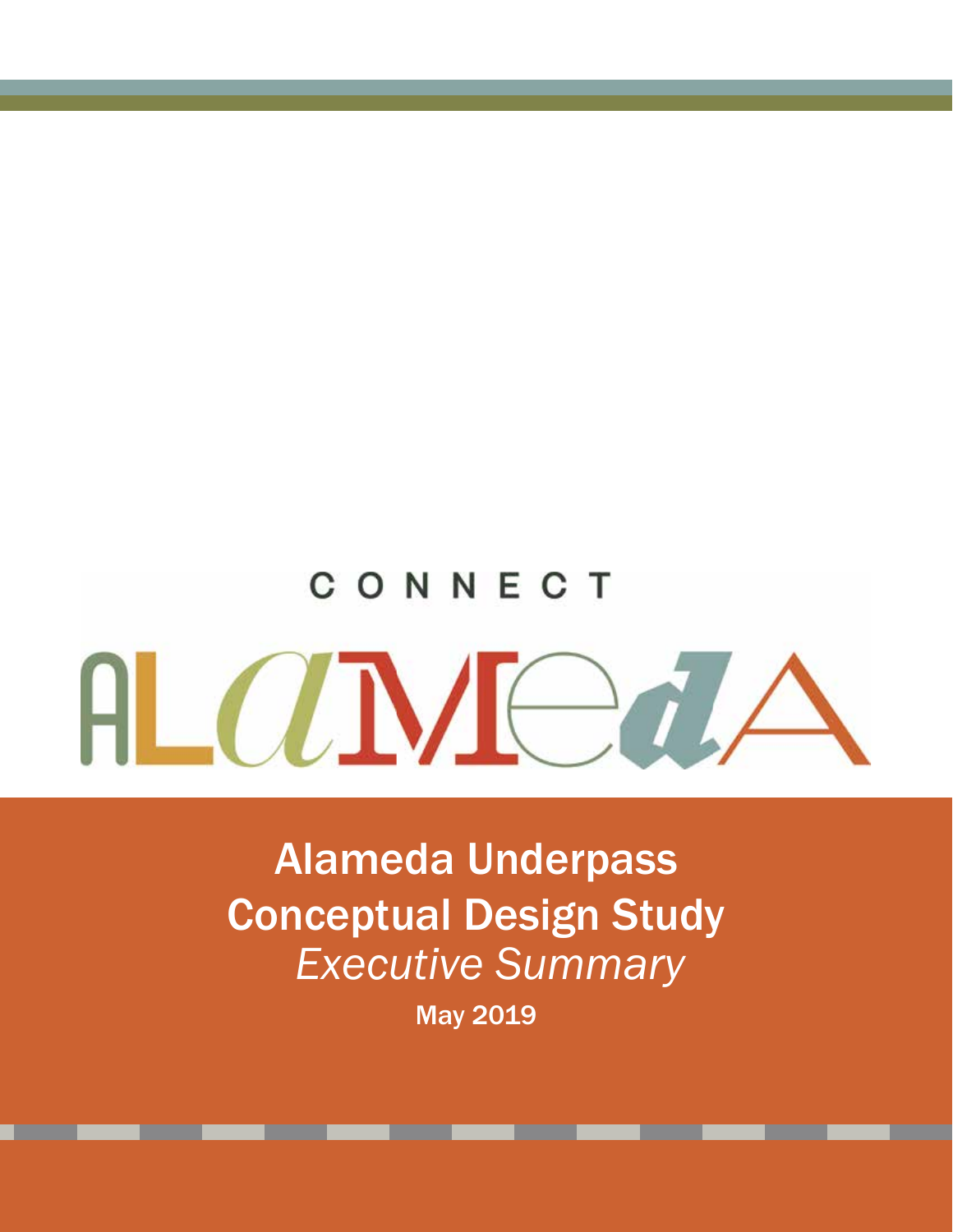# **Executive Summary**

#### **Study Area**

The study area focuses on the Alameda Avenue rightof-way between South Cherokee Street and South Santa Fe Drive; it includes the roadway, its parallel mixed use-path, the existing retaining walls and the two freight and light rail overpasses. Adjacent land use includes a mix of residential , commercial and industrial uses, with a significant amount of recent and in-progress redevelopment, including the 75-acre Broadway Park redevelopment.

## **Project Need and Goals**

The Alameda Underpass presents a number of functional and experiential deficiencies along the study corridor. Foremost among these issues is the narrow width of the pedestrian/cyclist pathway and the condition of the existing retaining walls, which exhibit significant water damage and spalling. Local stakeholders express a strong desire for better connectivity to local destinations and regional trail infrastructure, as well as a need for better lighting and better intersection design to reduce modal conflict. Inadequate drainage above and within the corridor combines with roadway slope to create significant icing during winter months.

The goal of this study is to respond to these issues by establishing a comprehensive, multi-modal vision for the Alameda Underpass Area, and to help plan for the future, potentially phased implementation of those improvements.

### **Public Outreach**

The study focused on an informal public involvement process. In place of more traditional open houses, the study set up staffed information booths at varied places and times around the study area, including grocery stores, the LRT station and youth sports tournaments.

Public outreach focused on understanding stakeholder priorities within the horizontallyconstrained corridor. The results showed strong support for a path on both sides, and if a path could only be on one side, then on the north. The public favored stronger separation between pedestrians/ cyclist and motorists, over stronger separation between pedestrians and cyclists.

#### **Technical Parameters**

The corridor's most critical parameter is the structural interdependence of the existing underpass walls and the two rail bridges. These walls serve as abutments for both the freight and LRT bridges, so that any option that removes one or both walls must also reconstruct both rail bridges.

Neither rail service can be taken out of service for more than 8 – 12 hours, requiring both rail lines to be re-routed to reconstruct the bridges. These re-routes would require property acquisition on both sides of Alameda Avenue.

The study includes evaluation of alternatives which would relocate the underpass walls further from the existing roadway, as well as well as potential alignments for a north-south, grade-separated pedestrian and cycle path over Alameda. On both sides of the roadway, existing walls are approximately 20 feet from City right-of-way boundary. Relative to the potential north-south path, the City does not own any property that could be used for this alignment, and coordination with adjacent property owners, including RTD, would be required.

#### **Refined Alternatives**

Options for enhanced pedestrian/cyclist facilities fit into three broad categories: cross the tracks at grade, cross above the tracks (an east-west bridge) or cross below the tracks. The first option was discarded due to unlikeliness of approval by the Public Utilities Commission. The second option was discarded due to bridge length and likely cost. Options within the last category looked at keeping both walls and bridges, moving one wall, and moving both walls.